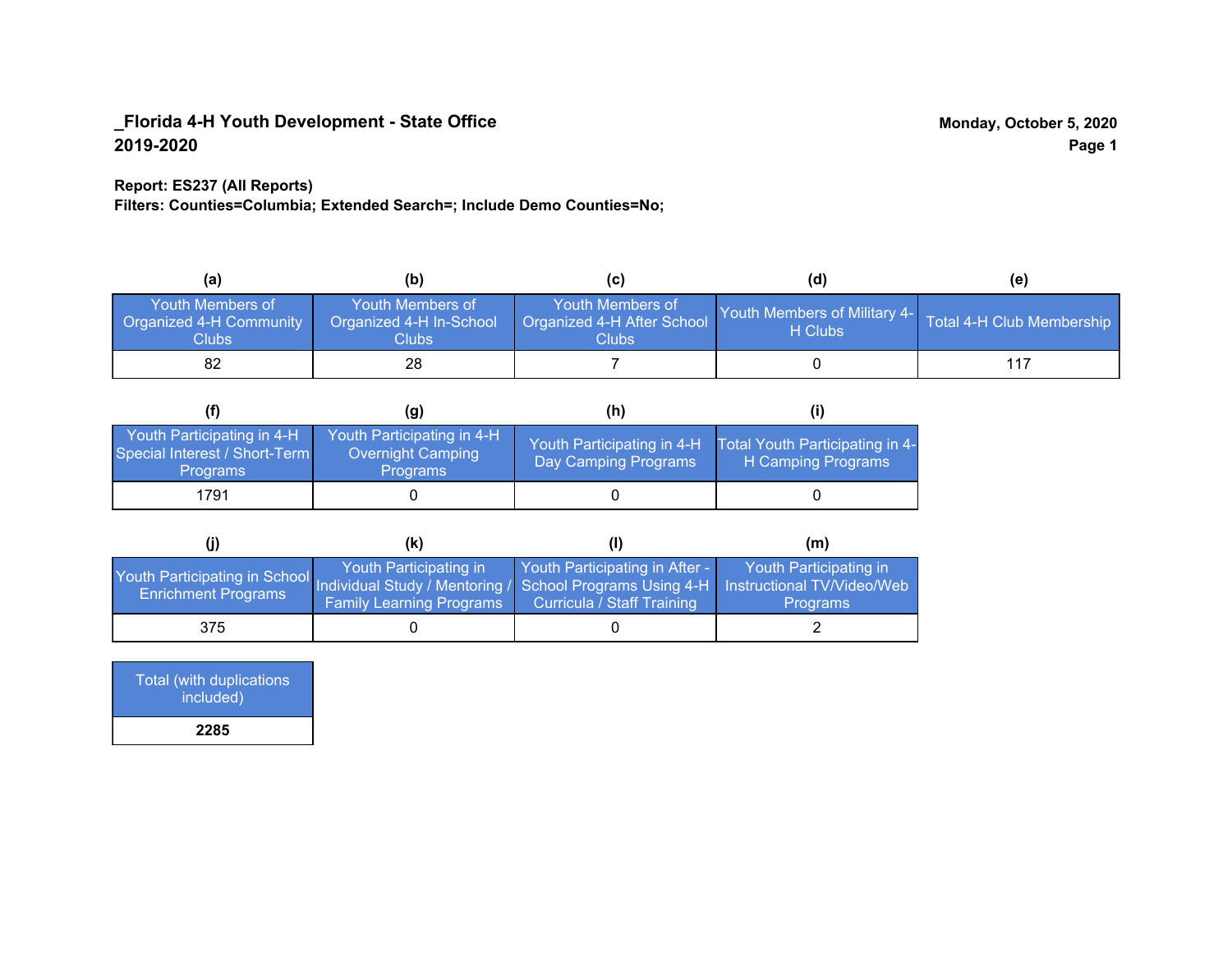**Report: ES237 (All Reports)**

**Filters: Counties=Columbia; Extended Search=; Include Demo Counties=No;**

## **School Grade (duplications eliminated)**

| Kinder | 1st | 2nd' | вrо       | Ath | 5th | 6th | 7th             | 8th | 9th | 10th | 11th | 12th | Post HS Not in School Special | Total |
|--------|-----|------|-----------|-----|-----|-----|-----------------|-----|-----|------|------|------|-------------------------------|-------|
|        | 380 |      | 12<br>ں ا | 588 | 609 | 602 | ດ 4<br><u>.</u> | 4 A |     |      |      |      |                               | 2251  |

# **Gender of 4-H Youth Participants (duplications eliminated)**

| Male | Female | Total |
|------|--------|-------|
| 941  | 1310   | 2251  |

# **Place of Residence of 4-H Youth Participants (duplications eliminated)**

| l Farm | Towns of under 10,000 and<br>rural non-farm | Towns and cities (10,000-<br>50,000), and their suburbs | Suburbs of cities of over<br>50,000 | Central cities of over 50,000 | Total            |
|--------|---------------------------------------------|---------------------------------------------------------|-------------------------------------|-------------------------------|------------------|
| 43     |                                             | 2176                                                    |                                     |                               | 225 <sup>′</sup> |

## **Total 4-H Youth Participants (duplications eliminated)**

**Total** 

**<sup>2251</sup> Note: The four totals on this page should all match.**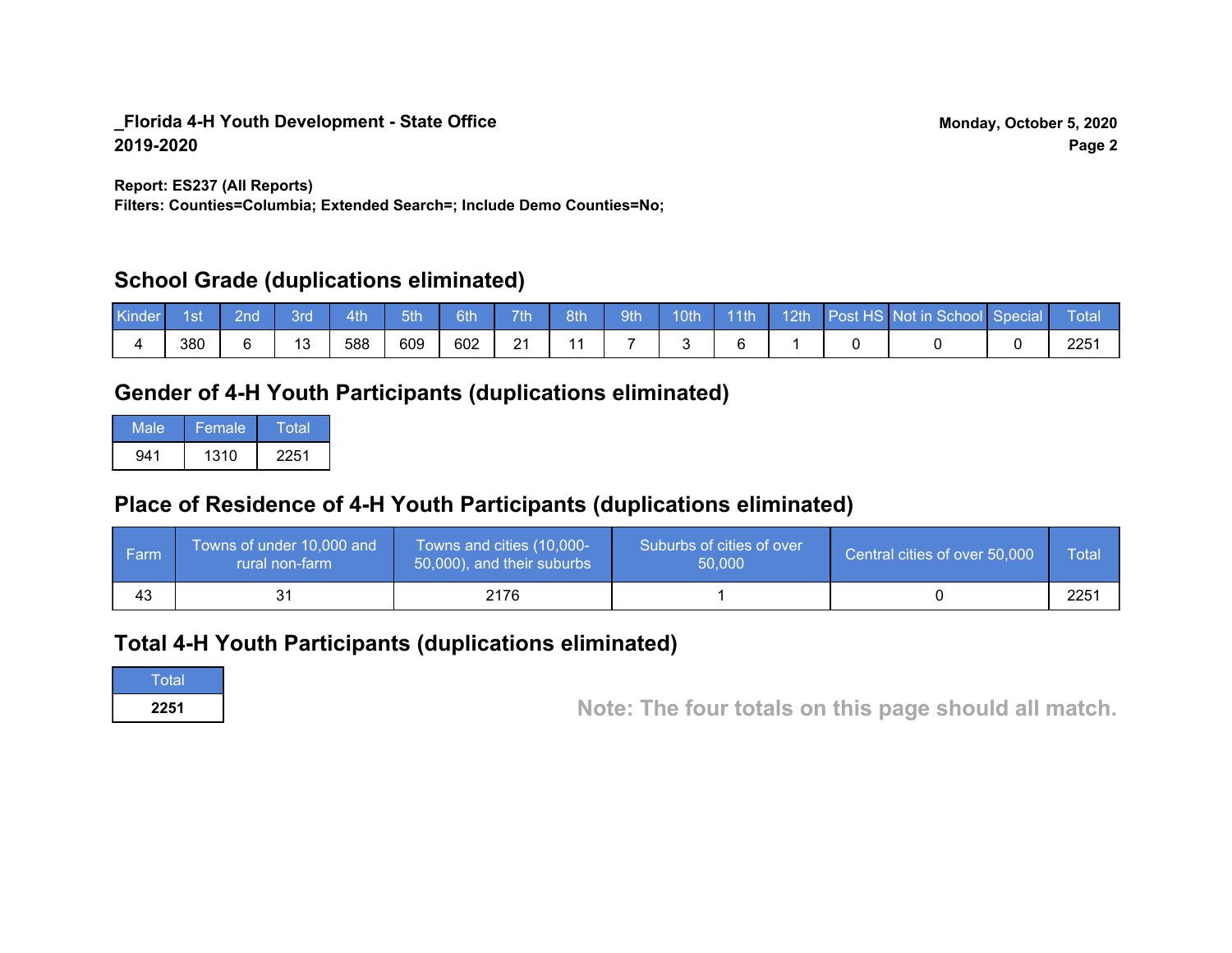#### **Report: ES237 (All Reports)**

**Filters: Counties=Columbia; Extended Search=; Include Demo Counties=No;**

| <b>ETHNICITY</b>       | <b>TOTAL YOUTH</b> |
|------------------------|--------------------|
| Hispanic or Latino     | 89                 |
| Not Hispanic or Latino | 2162               |

Directions: Type in the appropriate numbers for your project. Ethnicity is separate from race. YOu should indicate an ethnicity category for each participant and all racial categories that apply to each participant (i.e. a participant of more than one race would be recorded in each applicable racial category). Ideally, your total participants should equal the total of numbers in your ethicity section. Totals of racial categories will be equal to or greater than your total participants if they all report racial information.

4-H Youth Participants: Any youth taking part in programs provided as a result of action by extension personnel (professional. Paraprofessional. And volunteer). This includes youth participation in programs conducted through 1862, 1890, and 1994 land-grant universities, EFNEP, urban gardening, and other programs that may not actually use the 4-H name and emblem with participants.

| <b>RACE</b>                               | <b>TOTAL YOUTH</b> |
|-------------------------------------------|--------------------|
| American Indian or Alaskan Native         | 2                  |
| Asian                                     | 49                 |
| <b>Black or African American</b>          | 757                |
| Native Hawaiian or other Pacific Islander | 1                  |
| White                                     | 1373               |
| Youth Indicating More Than One Race       | 64                 |
| <b>Undetermined</b>                       | 5                  |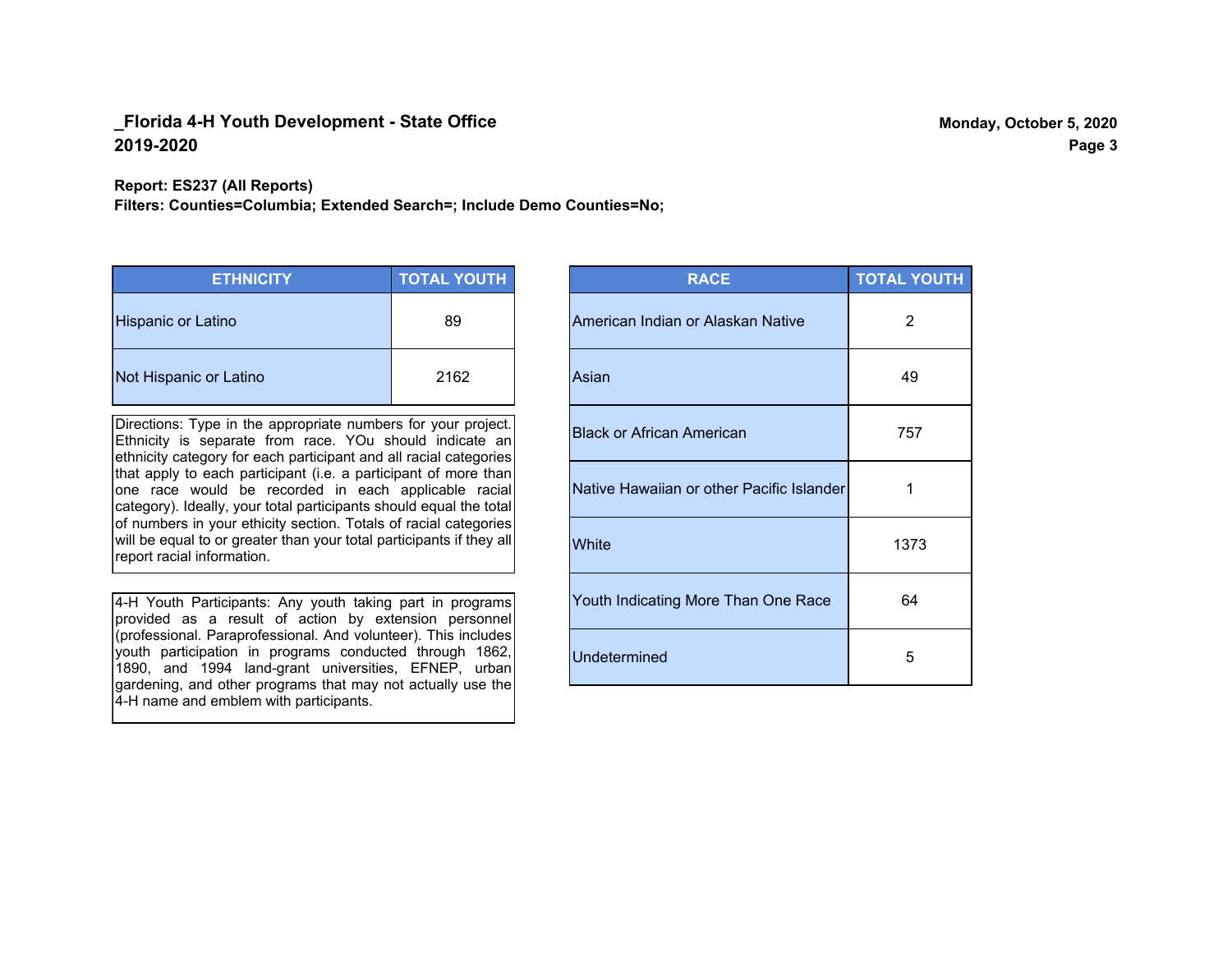**Report: ES237 (All Reports)**

**Filters: Counties=Columbia; Extended Search=; Include Demo Counties=No;**

| Total Number of<br>Adult Volunteers | <b>Total Number of</b><br><b>Youth Volunteers</b> | Total |
|-------------------------------------|---------------------------------------------------|-------|
| 135                                 |                                                   | 141   |

Adult Volunteer: Unpaid support for the 4-H program by an individual beyond high school age.

Youth Volunteer: Unpaid support for the 4-H program by a person who has not yet graduated from high school.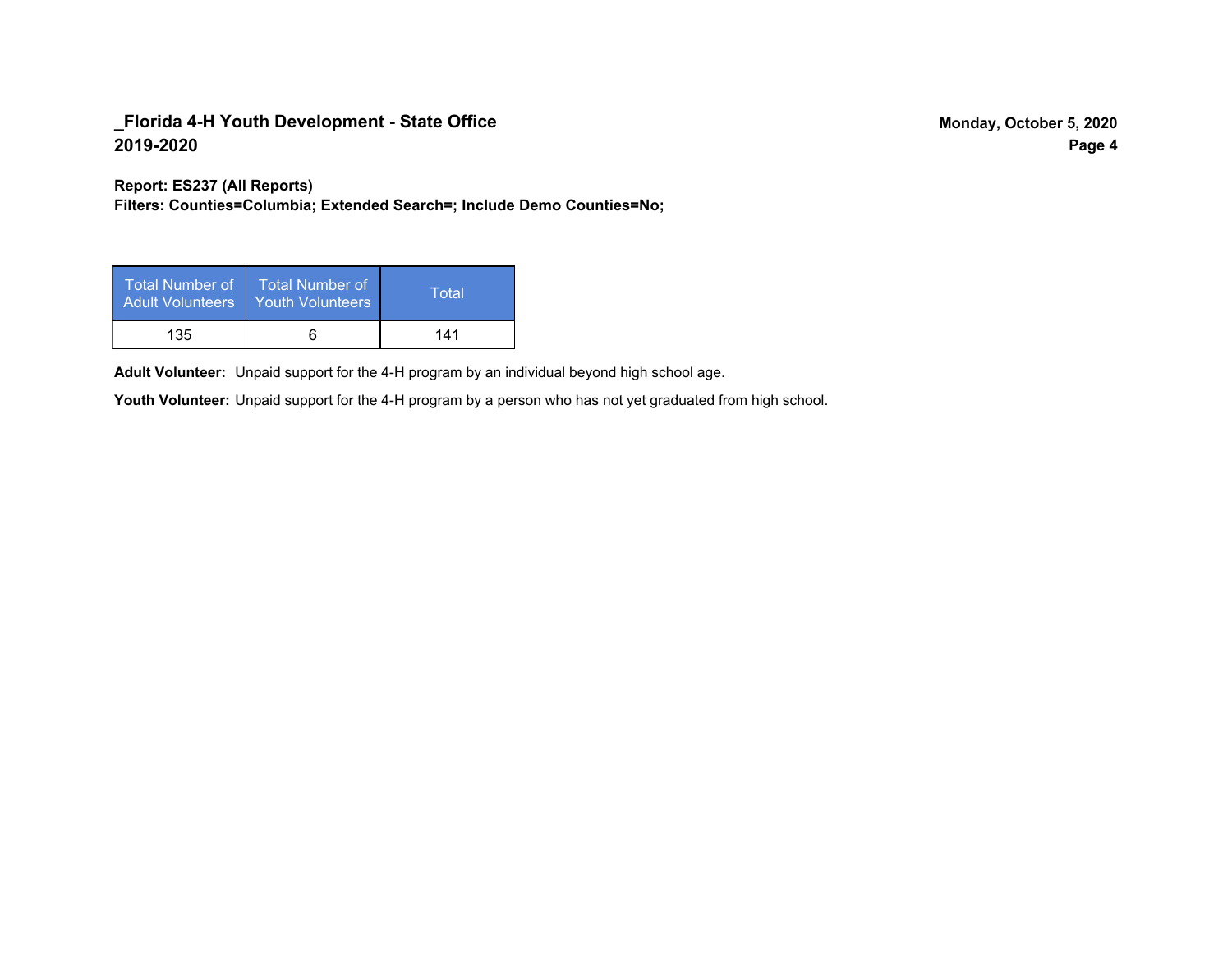375

## **Filters: Counties=Columbia; Extended Search=; Include Demo Counties=No; Report: ES237 (All Reports)**

## **Ag in the Classroom**

| : Agriculture Awareness                   |     |
|-------------------------------------------|-----|
| School Enrichment - Agriculture Awareness | 375 |
| School Enrichment - Pizza Garden          |     |

#### **Animals**

| (4-H Cloverbuds- ANIMALS & PETS)-retired project | 0  |
|--------------------------------------------------|----|
| (CAGED BIRDS) Retired Project                    | 0  |
| (GOATS) Retired Project                          | 0  |
| (GOATS-Pygmy) Retired Project                    | 0  |
| (HORSE-Advanced Horsemanship) Retired Project    | 0  |
| (HORSE-Horsemanship Science) Retired Project     | 0  |
| (LLAMAS AND ALPACAS)-retired project             | 0  |
| (POCKET PETS) Retired Project                    | 0  |
| <b>ANIMAL SCIENCES</b>                           | 0  |
| <b>BEEF</b>                                      | 8  |
| <b>CATS</b>                                      | 1  |
| <b>DAIRY CATTLE</b>                              | 1  |
| <b>DOGS</b>                                      | 2  |
| GOATS (Dairy)                                    | 0  |
| GOATS (Meat)                                     | 13 |
| <b>HORSE</b>                                     | 1  |
| <b>HORSE</b> (Horseless Horse)                   | 0  |
| <b>PETS</b>                                      | 0  |
| <b>POULTRY</b>                                   | 13 |
| <b>RABBITS</b>                                   | 3  |
| <b>SHEEP</b>                                     | 0  |
| <b>SWINE</b>                                     | 1  |
|                                                  | 43 |

## **Biological Sciences**

| (4-H Cloverbuds-SCIENCE & TECHNOLOGY) Retired Project | $\Omega$ |
|-------------------------------------------------------|----------|
| (Marine/Aquatic- AQUARIUMS) Retired Project           | $\Omega$ |
| (Marine/Aquatic-WETLANDS) Retired Project             | $\Omega$ |
| (Sciences- WINGS) Retired Project                     | $\Omega$ |
| (Wildlife - Bats) Retired Project                     | $\Omega$ |
| (Wildlife - Butterflies- WINGS) Retired Project       | $\Omega$ |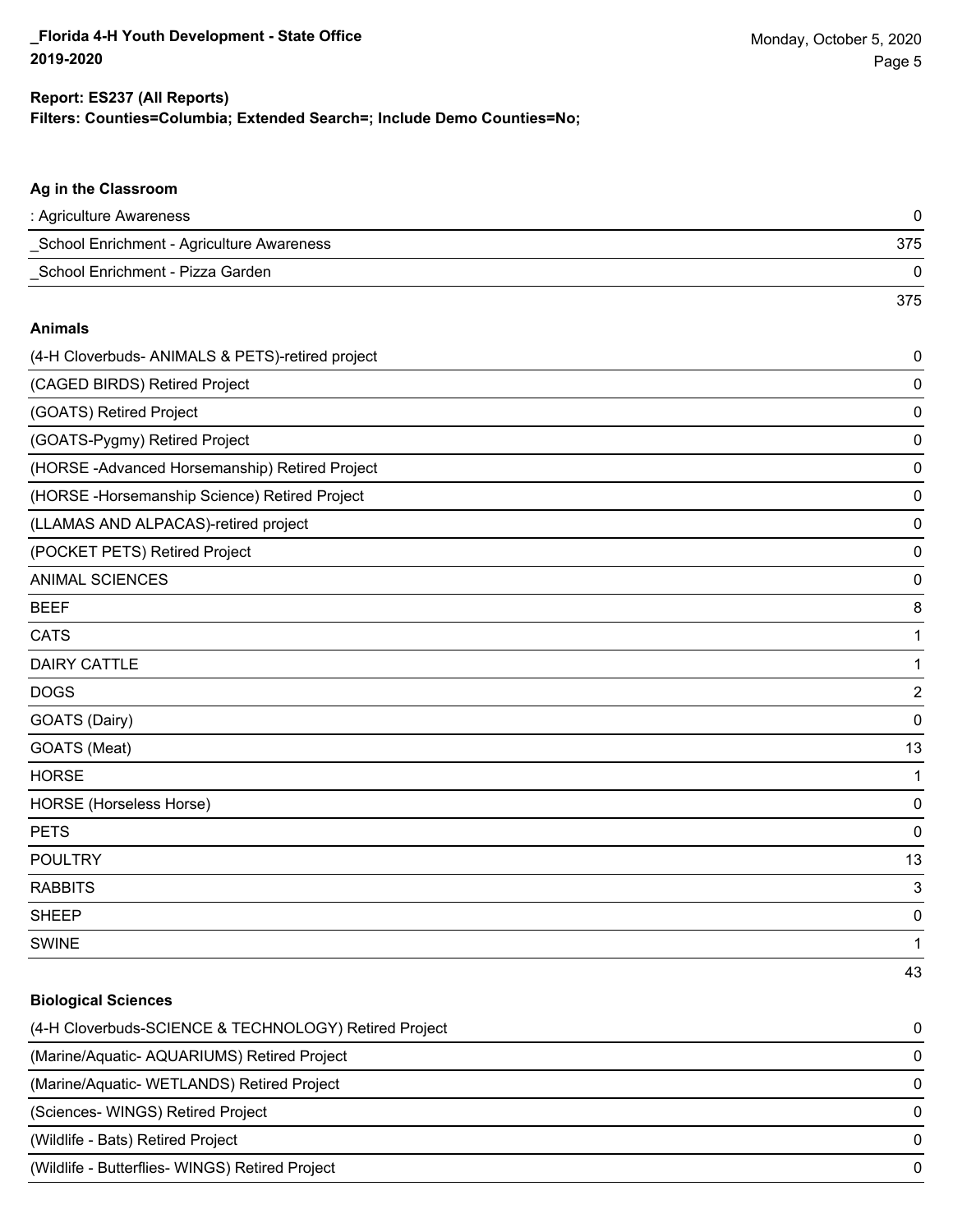#### **Report: ES237 (All Reports)**

**Filters: Counties=Columbia; Extended Search=; Include Demo Counties=No;**

| (Wildlife- BLUEBIRDS) Retired Project                      | $\mathbf 0$ |
|------------------------------------------------------------|-------------|
| : ABCs of ENTOMOLOGY                                       | $\mathbf 0$ |
| : Entomology-Apiary/Beekeeping                             | $\mathbf 0$ |
| : Meat Sciences                                            | 0           |
| : Natural Sciences                                         | $\mathbf 0$ |
| School Enrichment - Embryology                             | 0           |
| School Enrichment- Natural Sciences                        | $\mathbf 0$ |
| INSECTS (ENTOMOLOGY)                                       | 3           |
| MARINE SCIENCE AND AQUATIC SCIENCES                        | $\mathbf 0$ |
| <b>SCIENCE DISCOVERY</b>                                   | 9           |
| <b>VETERINARY SCIENCE</b>                                  | $\mathbf 0$ |
|                                                            | 12          |
| <b>Civic Engagement</b>                                    |             |
| (4-H Cloverbuds- CITIZENSHIP)-retired project              | 0           |
| (Citizenship-INTERGENERATIONAL) Retired Project            | $\mathbf 0$ |
| <b>CITIZENSHIP</b>                                         | 0           |
| CITIZENSHIP-COMMUNITY SERVICE                              | $\mathbf 0$ |
| <b>CULTURAL AND GLOBAL EDUCATION</b>                       | 0           |
|                                                            | 0           |
| <b>Communications and Expressive Arts</b>                  |             |
| (4-H Cloverbuds- COMMUNICATIONS) Retired Project           | 0           |
| (4-H Cloverbuds- VISUAL-LEISURE ARTS) Retired Project      | 0           |
| (FILMMAKING) Retired Project                               | 0           |
| (LEISURE ARTS- Arts & Crafts) Retired Project              | 0           |
| (Leisure Arts- COLLECTIBLES) Retired Project               | 0           |
| (PHOTOGRAPHY) Retired Project                              | 0           |
| (PUBLIC SPEAKING) Retired Project                          | $\mathbf 0$ |
| (VISUAL ARTS) Retired Project                              | 0           |
| _School Enrichment - 4-H Tropicana Public Speaking Program | 1780        |
| COMMUNICATIONS AND PUBLIC SPEAKING                         | $\pmb{0}$   |
| <b>EXPRESSIVE ARTS</b>                                     | 0           |
| <b>VISUAL ARTS</b>                                         | 1           |
|                                                            | 1781        |
| <b>Community / Volunteer Service</b>                       |             |

(Citizenship-PUBLIC ADVENTURES) Retired Project 0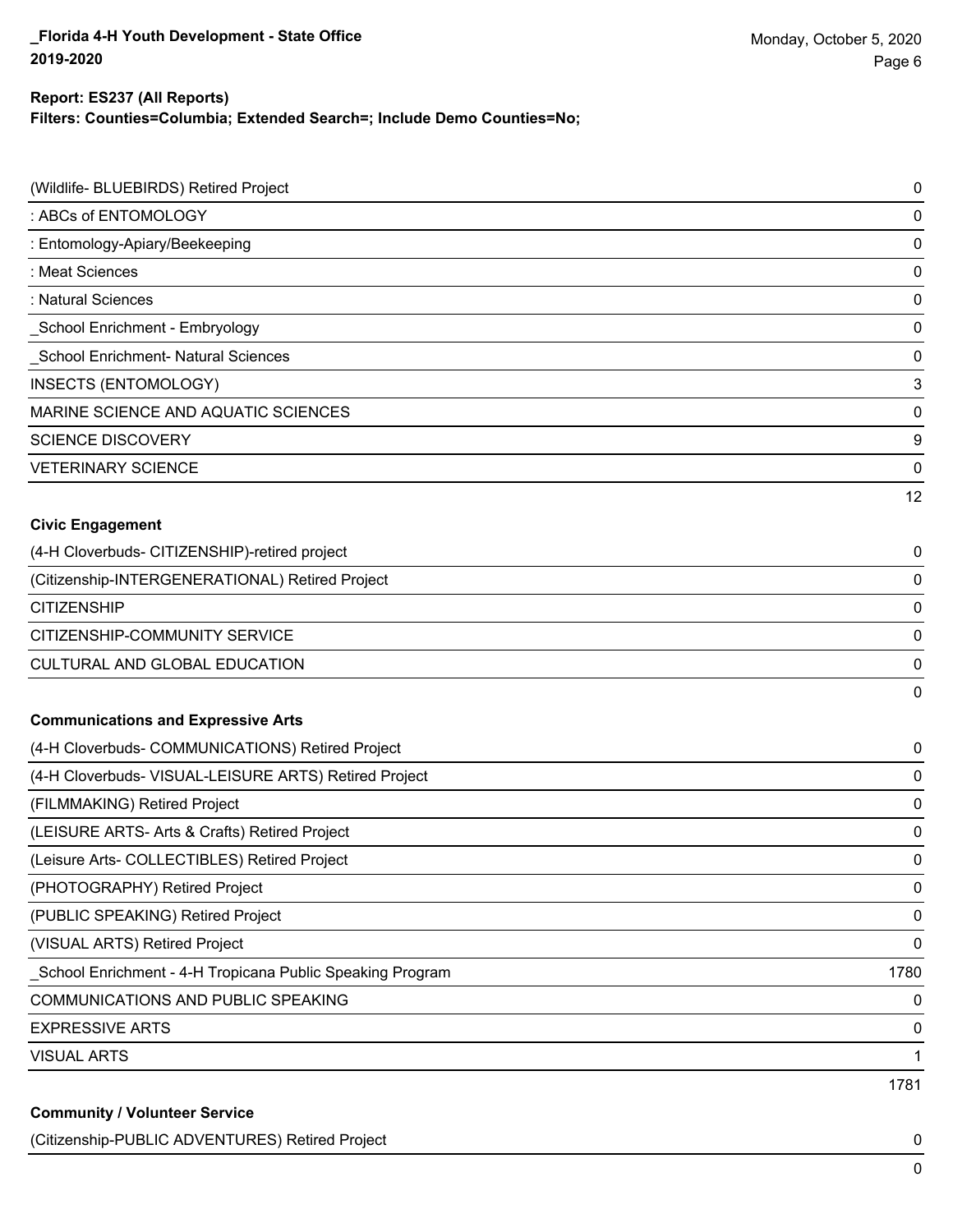**Consumer and Family Science**

#### **Filters: Counties=Columbia; Extended Search=; Include Demo Counties=No; Report: ES237 (All Reports)**

| (4-H Cloverbuds- CLOTHING) Retired project                   | 0  |
|--------------------------------------------------------------|----|
| (CHILD DEVELOPMENT Babysitting) Retired Project              | 0  |
| (Clothing - SELECTION) Retired Project                       | 0  |
| (Clothing - SEWING) Retired Project                          | 0  |
| (Clothing-Sewing- QUILTING) Retired Project                  | 0  |
| (CONSUMER EDUCATION AND SHOPPING) Retired Project            | 0  |
| (Human Development - Talking with TJ) Retired Project        | 0  |
| (HUMAN DEVELOPMENT) Retired Project                          | 0  |
| (Human Development-CHOICES) Retired Project                  | 0  |
| (Money Management -FINANCIAL CHAMPIONS) Retired Project      | 0  |
| : Consumer Choices Event                                     | 0  |
| 4-H CLOVERBUDS                                               | 14 |
| Animal Science- ALL ABOUT ANIMALS                            | 0  |
| Animal Sciences- LIVESTOCK JUDGING                           | 0  |
| Animals-PETS/SMALL ANIMALS                                   | 0  |
| CHILD DEVELOPMENT & CHILD CARE                               | 0  |
| Citizenship-SERVICE LEARNING                                 | 0  |
| <b>CLOTHING &amp; SEWING</b>                                 | 0  |
| <b>Exploring Farm Animals</b>                                | 0  |
| Hog-n-Ham Project                                            | 0  |
| Marine Science                                               | 0  |
| <b>MONEY MANAGEMENT</b>                                      | 0  |
| Performing Arts-DANCE/MOVEMENT                               | 0  |
| Pet Pals                                                     | 0  |
| Plant Pals, K-3 (5-8 yrs)                                    | 0  |
| test                                                         | 0  |
| Wildlife - Birds                                             | 0  |
|                                                              | 14 |
| <b>Environmental Education / Earth Sciences</b>              |    |
| (4-H Cloverbuds- ENVIRONMENT-Earth Sciences) Retired Project | 0  |
| : Recycling                                                  | 0  |
| : Water Education                                            | 0  |
| School Enrichment - Project Learning Tree                    | 0  |
| School Enrichment- Environmental Sciences                    | 0  |
| <b>EARTH SCIENCES</b>                                        | 0  |
|                                                              |    |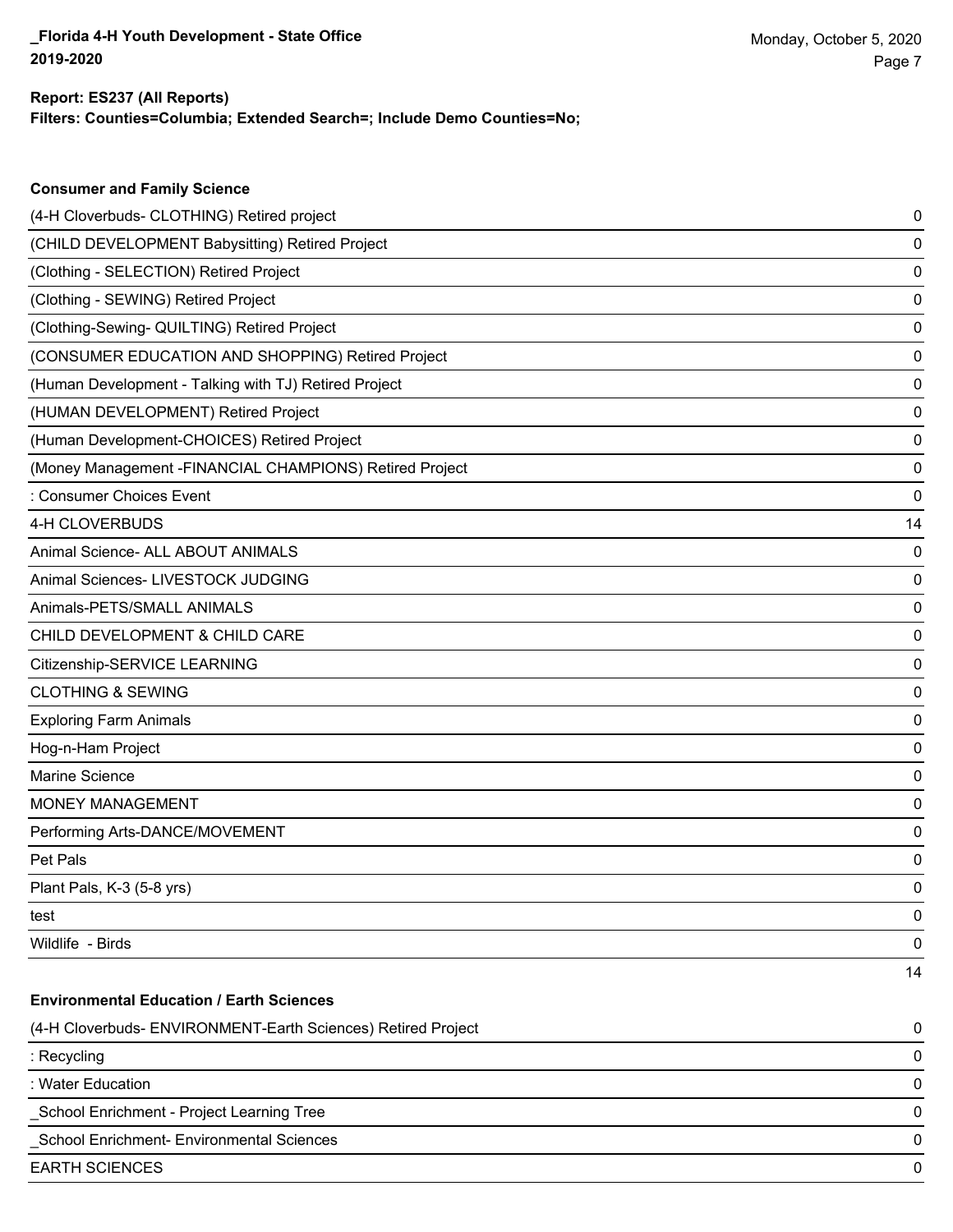#### **Report: ES237 (All Reports)**

**Filters: Counties=Columbia; Extended Search=; Include Demo Counties=No;**

| <b>ENERGY</b>                                         | 0              |
|-------------------------------------------------------|----------------|
| <b>ENVIRONMENTAL SCIENCES</b>                         | 3              |
| <b>FORESTRY</b>                                       | 9              |
| <b>OUTDOOR EDUCATION</b>                              | 3              |
| SOIL AND WATER SCIENCES                               | $\mathbf 0$    |
| <b>SPORTFISHING</b>                                   | 0              |
| <b>SS - SHOOTING SPORTS</b>                           | $\mathbf 0$    |
| <b>SS-ARCHERY</b>                                     | 1              |
| SS-HUNTING 10y/o                                      | 0              |
| SS-MUZZLELOADING 12y/o                                | 0              |
| SS-RIFLE, AIR                                         | 0              |
| SS- RIFLE, SMALL BORE                                 | 0              |
| SS-SHOTGUN 10y/o                                      | 0              |
| <b>WILDLIFE &amp; HABITATS</b>                        | $\overline{2}$ |
|                                                       | 18             |
| <b>Foods and Nutrition</b>                            |                |
| (4-H Cloverbuds- FOODS & NUTRITION) Retired Project   | 0              |
| (Food - SPORTS NUTRITION) Retired Project             | 0              |
| (FOOD AND FOOD PRESERVATION SCIENCES) Retired Project | 0              |
| (FOOD PREP AND COOKING) Retired Project               | 0              |
| (Food Prep- BREADS & BREADMAKING) Retired Project     | 0              |
| (Food Prep- DAIRY FOODS) Retired Project              | 0              |
| (Food Prep- MICROWAVE MAGIC) Retired Project          | 0              |
| (Food Science- FOOD PRESERVATION) Retired Project     | 0              |
| School Enrichment - Up for the Challenge              | 0              |

\_School Enrichment - YUM 0

\_School Enrichment - YUMMEE 0

\_School Enrichment- Nutrition 0

FOOD & NUTRITION 2

#### **Health**

| (Health-HEALTH ROCKS) Retired Project       |              |
|---------------------------------------------|--------------|
| (HEALTH: PHYSICAL ACTIVITY) Retired Project | <sup>n</sup> |
| : Healthy Living                            | 0            |
| PERSONAL WELL BEING                         | <sup>n</sup> |
|                                             |              |

2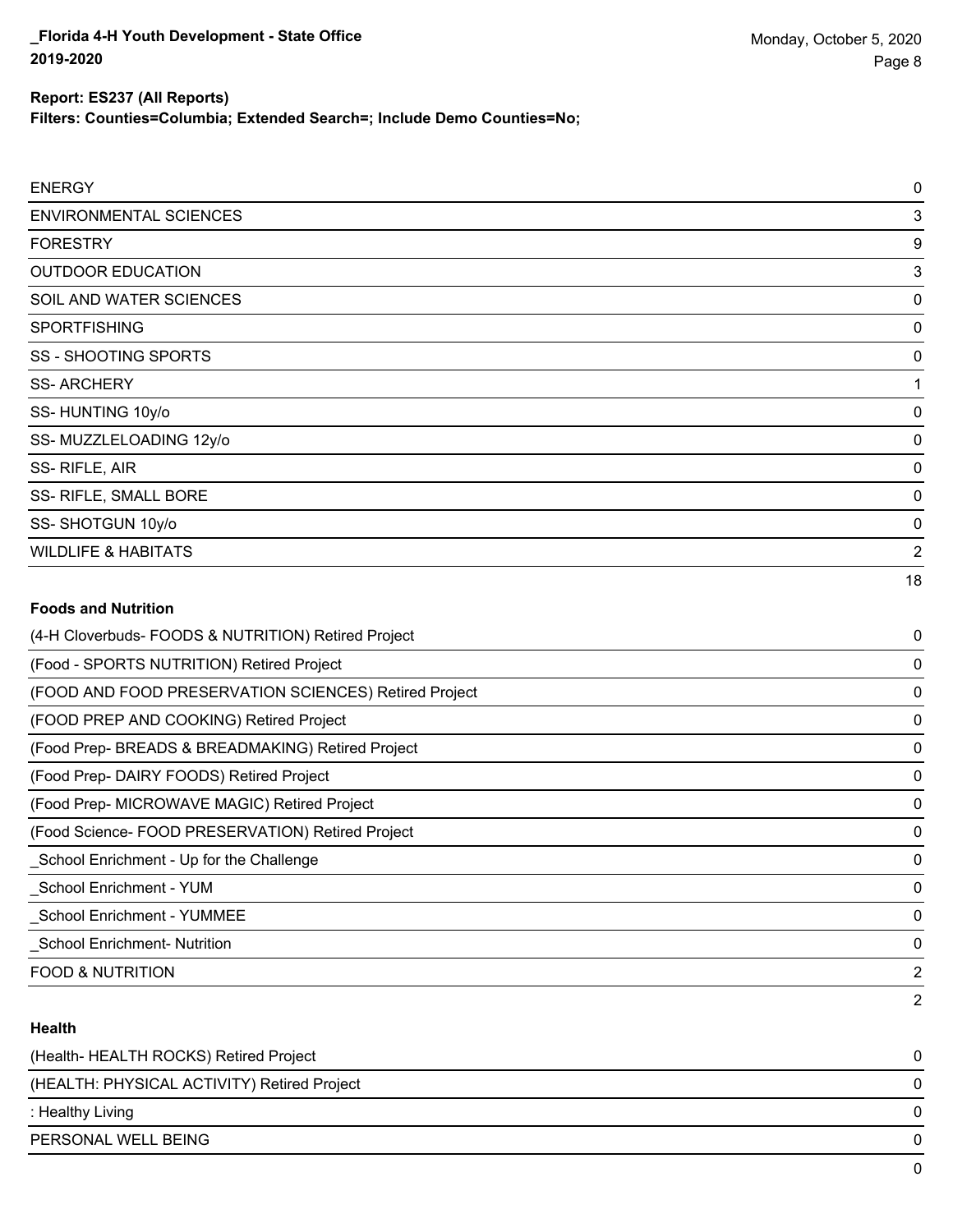#### **Report: ES237 (All Reports)**

**Filters: Counties=Columbia; Extended Search=; Include Demo Counties=No;**

| <b>Leadership and Personal Development</b>                 |    |
|------------------------------------------------------------|----|
| (4-H Cloverbuds- LEADERSHIP) Retired Project               | 0  |
| (4-H Cloverbuds_DISCOVERY Projects) Retired Project        | 0  |
| (Home Environment- CHANGING SPACES) Retired Project        | 0  |
| (Plant Sciences - Mowing for Money) Retired Project        | 0  |
| (Workforce Prep- CAREER DEVELOPMENT) Retired Project       | 0  |
| (Workforce Prep- ENTREPRENEURSHIP) Retired Project         | 0  |
| : Character Education                                      | 0  |
| : Personal Development                                     | 0  |
| <b>EXPLORING 4-H</b>                                       | 9  |
| <b>LEADERSHIP DEVELOPMENT</b>                              | 3  |
| <b>WORKPLACE PREPARATION</b>                               | 0  |
|                                                            | 12 |
| <b>Personal Safety</b>                                     |    |
| (Health and Safety- ATV SAFETY) Retired Project            | 0  |
| (Health- EMERGENCY PREPARDNESS) Retired Project            | 0  |
| <b>ATV SAFETY</b>                                          | 0  |
| <b>SAFETY</b>                                              | 0  |
|                                                            | 0  |
| <b>Physical Sciences</b>                                   |    |
| (ASTRONOMY) Retired Project                                | 0  |
| : Weather and Climate                                      | 0  |
| <b>AEROSPACE</b>                                           | 0  |
|                                                            | 0  |
| <b>Plant Science</b>                                       |    |
| (4-H Cloverbuds- PLANT SCIENCES-Gardening) Retired Project | 0  |
| (GROWING CITRUS) Retired Project                           | 0  |
| (Plant Sciences-GARDENING) Retired Project                 | 0  |
| (Plants - Gardening - FLOWERS) Retired Project             | 0  |
| (Plants - Gardening - VEGETABLES) Retired Project          | 0  |

(Plants -Gardening-CONTAINER GARDENING) Retired Project 0

\_School Enrichment- Gardening and Plants 0

**GARDENING AND PLANTS** 3

GARDENING AND PLANTS: JR MASTER GARDENER 0